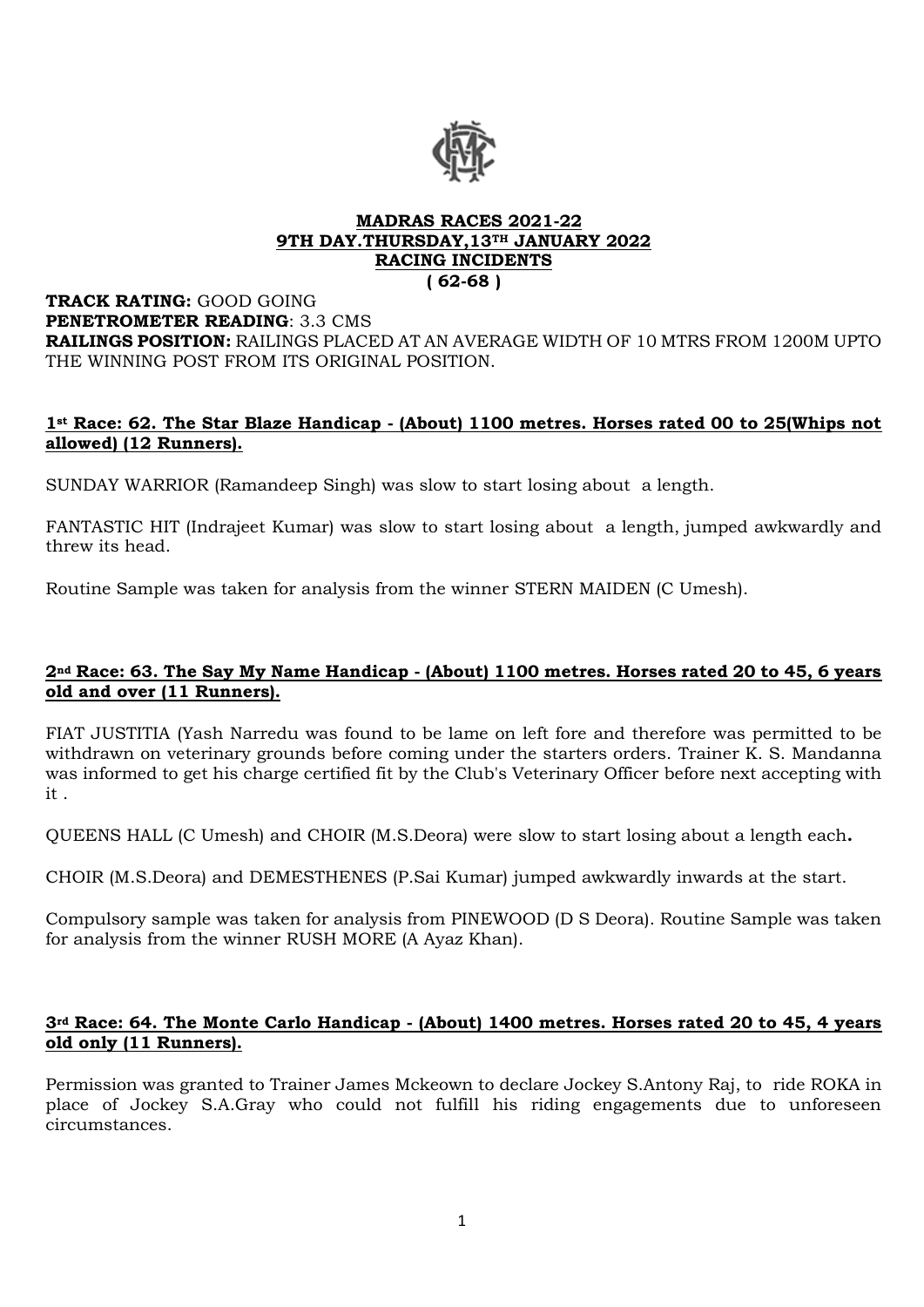Jockey.C A Brisson, the rider of MASTERPIECE (drawn 3) shifted out and Jockey Yash Narredu, the rider of DJANGO(drawn 5) shifted in causing interference to WISAKA (Ramandeep Singh) . both Jockey C.A.Brisson, the rider of MASTERPIECE and Jockey Yash Narredu the rider of DJANGO were fined a sum of Rs.1000/- each.

Further Jockey Yash Narredu, the rider of DJANGO was fined a sum of Rs.1000/- for shifting out and forcing out EUPHORIC (C S Jodha) in the straight.

Routine Sample was taken for analysis from the winner DJANGO (Yash Narredu).

# **4th Race: 65. The Track Thunder Handicap - (About) 1800 metres. Horses rated 00 to 45 (11 Runners).**

Permission was granted to Jockey C Umesh to ride MORESCO in place of Jockey S.A.Gray.

WELLINGTON (C S Jodha) was permitted to be withdrawn on veterinary grounds before coming under the starters orders as he reared up and got stuck inside the gate resulting in a contusion to the wither. Trainer Adhiraj Singh Jodha was informed to get his charge certified fit by the Club's Veterinary Officer before next accepting with it.

CHAITANYA (Gaurav Singh) planted, Starting Stall Certificate revoked.

BRING IT ON (Shahar Babu) was slow to start losing about a length

DOMINANT (S.Antony Raj) jumped awkwardly inwards inconveniencing PERFECT SUPPORT (R Manish) soon after the start.

PERFECT SUPPORT (R Manish) ran detached. The Club's Veterinary Officer when asked to examine the gelding reported that he was suffering from sore back. Trainer N. Govindarajan was informed to get his charge certified fit by the Club's Veterinary Officer before next accepting with it.

Routine Sample was taken for analysis from the winner WALKING BRAVE (Yash Narredu). Compulsory sample was taken for analysis from PERFECT SUPPORT (R Manish).

### **5th Race: 66. The A.M.M.Arunachalam Memorial Trophy - (About) 1000 metres. For Maiden Horses 3 Years old only (10 Runners).**

STILL I RISE (Ashhad Asbar) jumped awkwardly outwards inconveniencing VERSATILE (Md Farhan Alam) as the start was affected.

TIMELESS ROMANCE (Nakhat Singh) drifted out onto the outer rails passing the 750 metres despite Jockey's efforts. Trainer R.Foley was informed to take remedial measures. The Club's Veterinary Officer when asked to examine the filly reported that no abnormalities were found.

CHAPOSA SPRINGS (P.Sai Kumar) drifted out passing the 200 metres till passing the post, Trainer.P.Krishna was informed to take remedial measures. The Clubs Veterinary Officer when asked to examine the filly reported that no abnormalities were found.